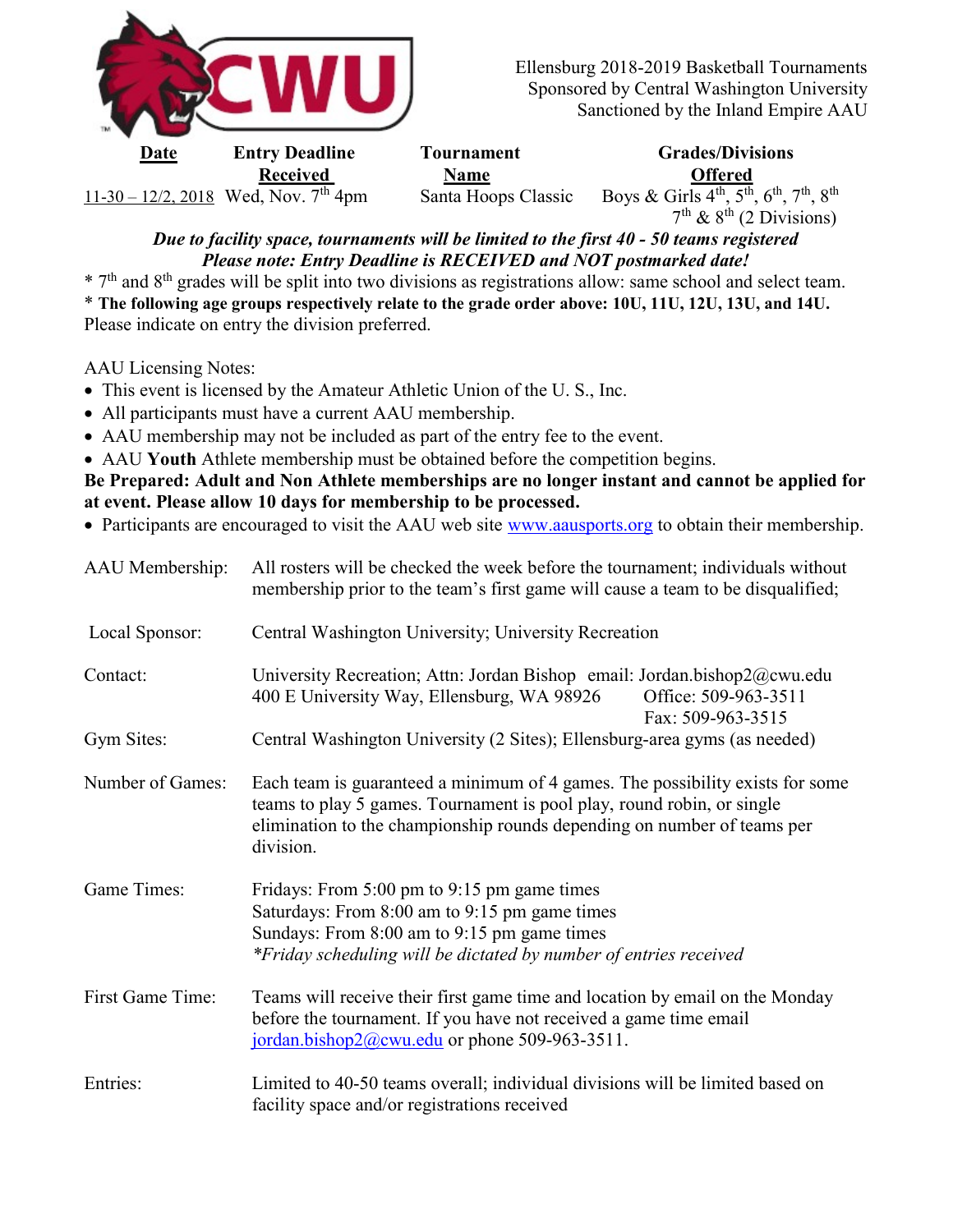

| Entry Fee: | \$300 per team. AAU membership fees are not included in the entry fee. No entry<br>fees will be refunded after the registration deadline. Please send payment to the<br>contact address above and make checks payable to Central Washington University<br>Recreation. |
|------------|-----------------------------------------------------------------------------------------------------------------------------------------------------------------------------------------------------------------------------------------------------------------------|
| Admission: | 1 Coach and 1 Scorekeeper will be provided free admission. Prices for admission                                                                                                                                                                                       |

| throughout the weekend will be:      |       |
|--------------------------------------|-------|
| Weekend Pass (Adult/Senior/Student): | 8/6/6 |
| Friday (Adult/Senior/Student):       | 3/2/2 |
| Saturday (Adult/Senior/Student):     | 4/3/3 |
| Sunday (Adult/Senior/Student):       | 4/3/3 |

Rosters: The roster established at the time of the first game must be used throughout the entire tournament. Additions or changes are not permitted.

Players: Players, or teams, may play up one grade but not down a grade (exceptions may be made for very small schools at the Director's discretion) and a player may only be assigned to one team per grade during the tournament.

## Tournament Rules:

- 1. A player may only play for ONE team in their age group during tournament play.
- 2. Girls cannot play on boys teams and boys cannot play on girls teams.
- 3. Players cannot wear jewelry of any kind during games, even if it is taped and/or covered up.
- 4. Players cannot switch teams once games have started.
- 5. We reserve the right to refuse a team's entry into our events.
- 6. Scorekeepers each team is to have ONE person to keep the individual score sheet that is provided in your coaches' packet. One scorekeeper per team will be allowed into the game free of charge. Please leave scoresheets with the gym supervisor after your game.
- 7. Coaches Only ONE coach per team is allowed into the game free, but more than one may coach.

Rules of play: 2018-2019 High School Rules will be played, with the following exceptions:

- 1. No shot clock.
- 2. Boys 4th thru 6th grade and girls 4th thru 8th grade will use the women's size basketball (28.5"). Boys 7th and 8th grade will use the men's size basketball (29.5").
- 3. Halves: 4th grade: 18 minutes / 5th 8th grades: 20 minutes; running clock besides last two minutes of each half.
- 4. Overtime: 2 minutes.
- 5. Press Rule: 4th Grade 8th Grade: 15 points No full court press once your team is up by more than 15 points. Your team must retreat back inside the 3 point arc until opponent crosses the center line with the ball; then you are allowed to play defense. The offense has the option to cross the center line at any time; however, the 10 second backcourt count starts when the defensive team is behind the 3 point arc.
- 6. Technical or Intentional fouls 2 points awarded and ball out of bounds. One technical foul on a coach or fan and he/she is ejected from the gym. One technical on a player, the player sits on the bench for the remainder of the game. Officials and Gym Administrators have the right to eject a fan, player or coach. Coaches and fans must leave the entire gym. Two technical fouls in the tournament on a player or a coach, they are removed completely from the tournament. NO EXCEPTIONS!
- 7. Forfeit time Game time. Officials MAY run a shortened game (2 20 minute halves running time).
- 8. Warm-up: Minimum 5 minutes will be provided prior to game time.

Preferred Motel: Comfort Inn\* 509-925-7037 Econo Lodge\* 509-925-9844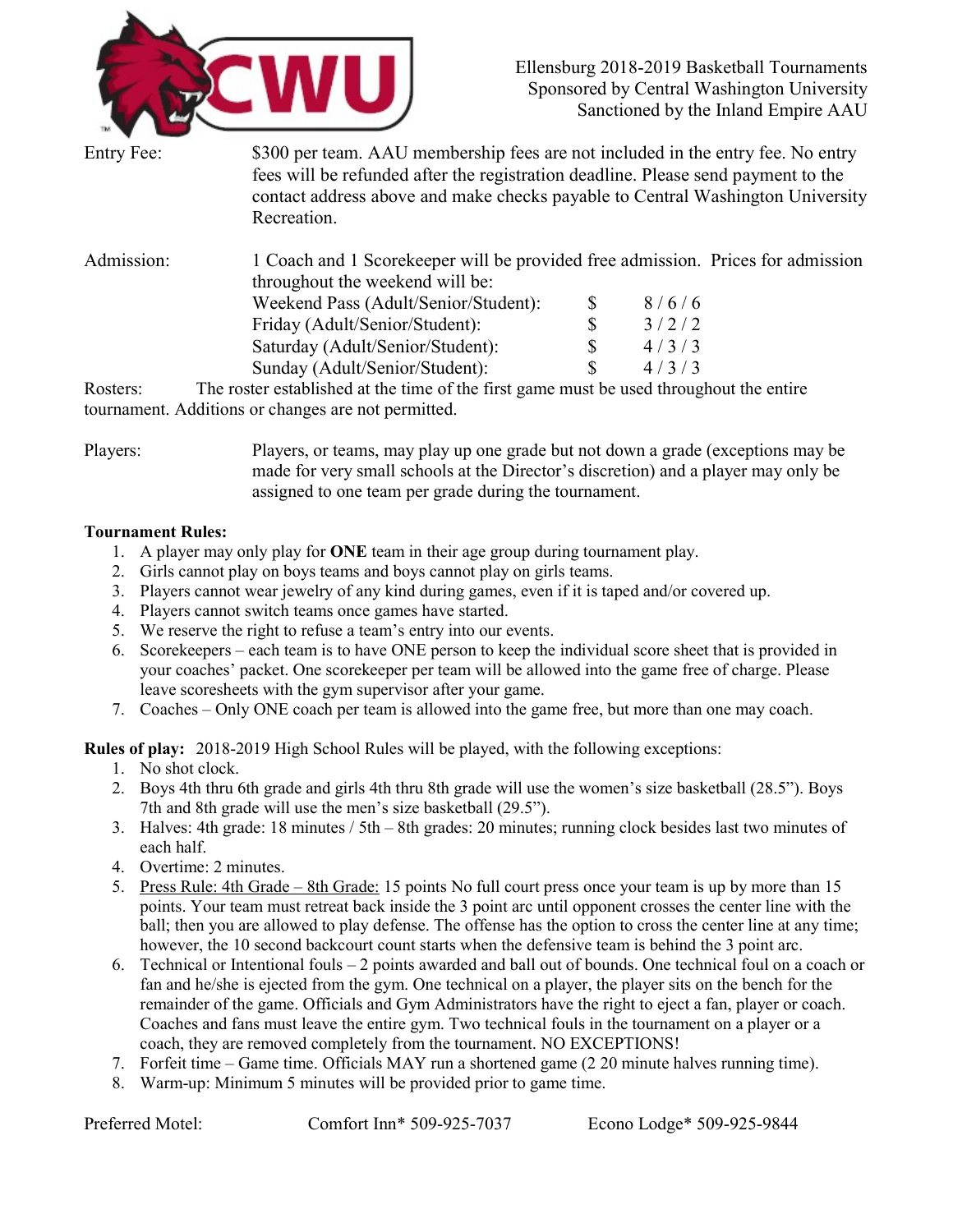

Ellensburg 2018-2019 Basketball Tournaments Sponsored by Central Washington University Sanctioned by the Inland Empire AAU

\*Please reference "CWU Santa Hoops AAU Basketball" when making reservations.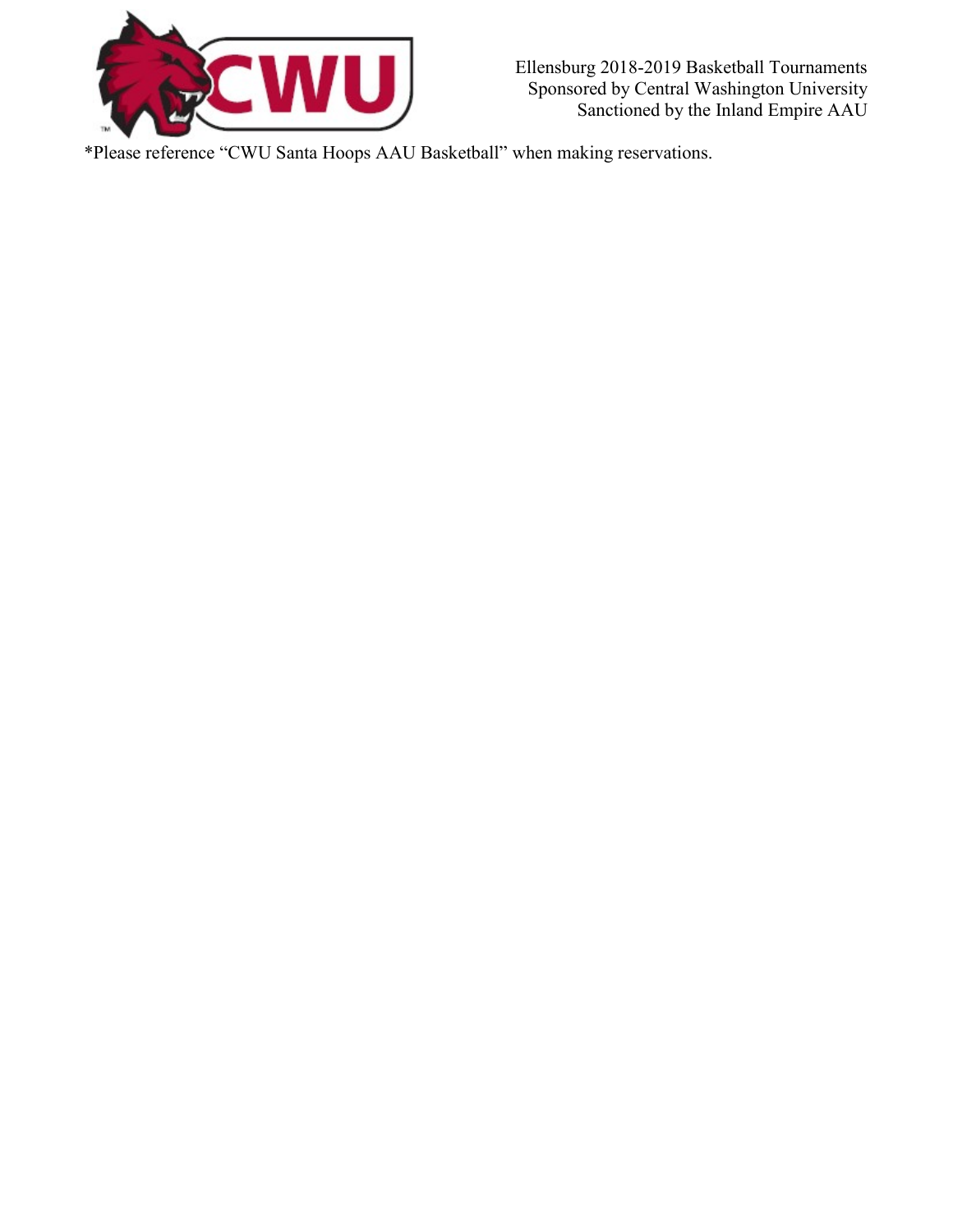

Ellensburg 2018-2019 Basketball Tournaments Sponsored by Central Washington University Sanctioned by the Inland Empire AAU

| TOURNAMENT:                                                        | <b>Santa Hoop Classic</b> |                                                                                                                  |               |  |  |
|--------------------------------------------------------------------|---------------------------|------------------------------------------------------------------------------------------------------------------|---------------|--|--|
|                                                                    |                           |                                                                                                                  |               |  |  |
|                                                                    |                           |                                                                                                                  |               |  |  |
|                                                                    |                           |                                                                                                                  |               |  |  |
|                                                                    |                           |                                                                                                                  |               |  |  |
|                                                                    |                           | COACH: COACH AAU CARD #:                                                                                         |               |  |  |
|                                                                    |                           | BOYS: GIRLS: Grade Level: 7 <sup>th</sup> & 8 <sup>th</sup> Grade Entries Please Select: Same School Select Team |               |  |  |
| <b>PLAYER NAME (First and Last)</b><br><b>Please print clearly</b> |                           | <b>2018 AAU CARD #</b>                                                                                           | <b>SCHOOL</b> |  |  |
|                                                                    |                           |                                                                                                                  |               |  |  |
|                                                                    |                           |                                                                                                                  |               |  |  |
|                                                                    |                           | $\mathcal{A}$ .                                                                                                  |               |  |  |
|                                                                    |                           |                                                                                                                  |               |  |  |
|                                                                    |                           | $\overline{6.}$                                                                                                  |               |  |  |
|                                                                    |                           |                                                                                                                  |               |  |  |
|                                                                    |                           |                                                                                                                  |               |  |  |
|                                                                    |                           | $9.$ $\overline{\phantom{a}}$                                                                                    |               |  |  |
|                                                                    |                           |                                                                                                                  |               |  |  |
|                                                                    |                           |                                                                                                                  |               |  |  |
|                                                                    |                           | $12.$ $\frac{12}{2}$                                                                                             |               |  |  |
|                                                                    |                           |                                                                                                                  |               |  |  |

NOTE: Fridays will be used as the number of entries dictates. Please list any scheduling requests:

Make Checks Payable to: University Recreation \$300 Team Entry Fee Send to: University Recreation 400 E University Way Ellensburg, WA 98926 Fax: 509-963-3515